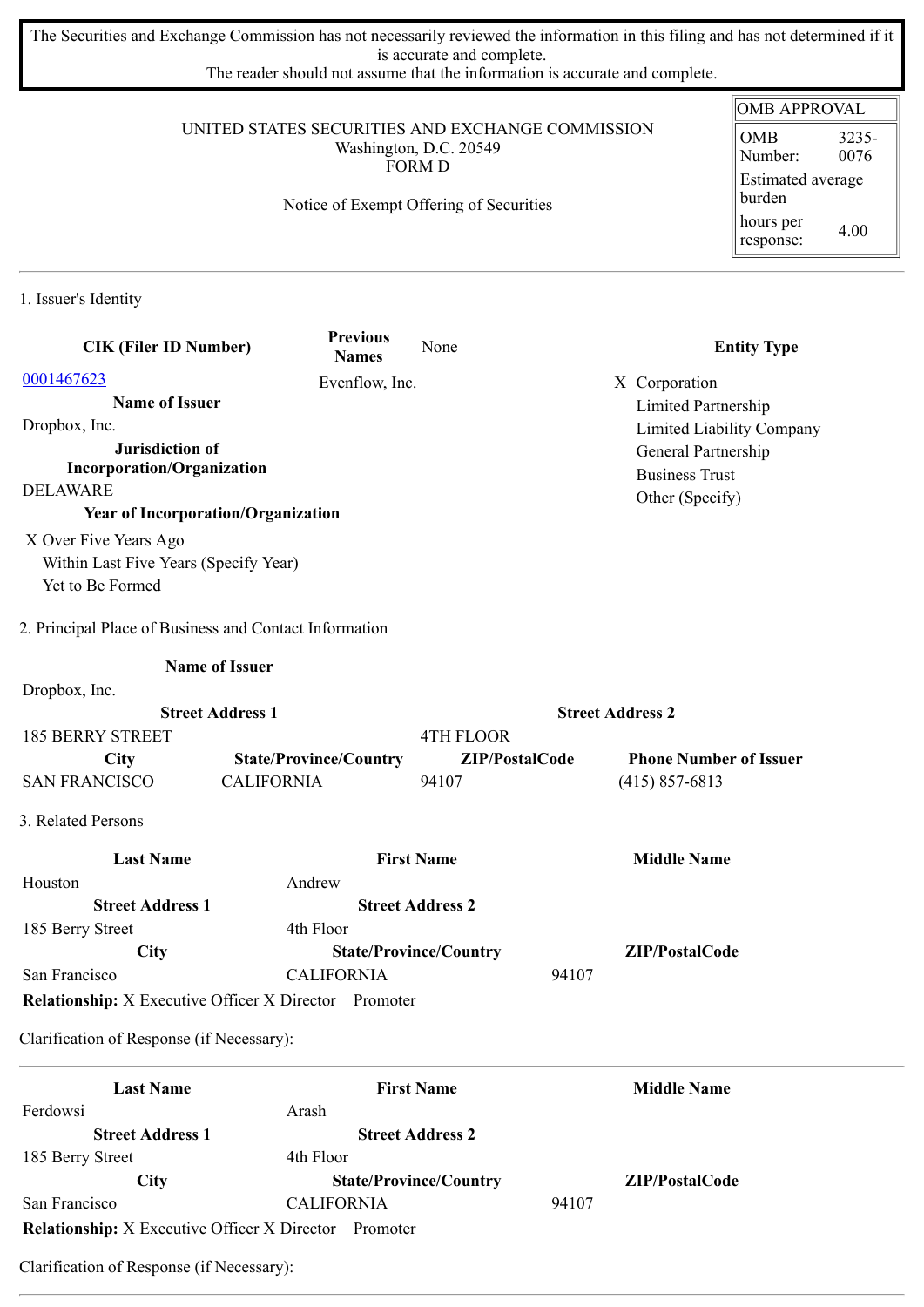|                      | <b>Last Name</b>                          | <b>First Name</b>             |       | <b>Middle Name</b>    |
|----------------------|-------------------------------------------|-------------------------------|-------|-----------------------|
| Schreier             |                                           | Bryan                         |       |                       |
|                      | <b>Street Address 1</b>                   | <b>Street Address 2</b>       |       |                       |
| 185 Berry Street     |                                           | 4th Floor                     |       |                       |
|                      | <b>City</b>                               | <b>State/Province/Country</b> |       | <b>ZIP/PostalCode</b> |
| San Francisco        |                                           | <b>CALIFORNIA</b>             | 94107 |                       |
| <b>Relationship:</b> | Executive Officer X Director Promoter     |                               |       |                       |
|                      | Clarification of Response (if Necessary): |                               |       |                       |

### 4. Industry Group

| Agriculture                                           |                                    | Health Care            | Retailing                 |
|-------------------------------------------------------|------------------------------------|------------------------|---------------------------|
| Banking & Financial Services                          |                                    | Biotechnology          | Restaurants               |
| <b>Commercial Banking</b>                             |                                    | Health Insurance       | Technology                |
| Insurance<br>Investing                                |                                    | Hospitals & Physicians | Computers                 |
| <b>Investment Banking</b>                             |                                    | Pharmaceuticals        | Telecommunications        |
| Pooled Investment Fund                                |                                    | Other Health Care      | X Other Technology        |
| Is the issuer registered as                           |                                    | Manufacturing          | Travel                    |
| an investment company under<br>the Investment Company |                                    | Real Estate            | Airlines & Airports       |
| Act of 1940?                                          |                                    | Commercial             | Lodging $&$ Conventions   |
| Yes                                                   | No.                                | Construction           | Tourism & Travel Services |
|                                                       | Other Banking & Financial Services | REITS & Finance        | Other Travel              |
| <b>Business Services</b>                              |                                    | Residential            | Other                     |
| Energy                                                |                                    | Other Real Estate      |                           |
| Coal Mining                                           |                                    |                        |                           |

#### 5. Issuer Size

Electric Utilities

Oil & Gas

Other Energy

 Energy Conservation Environmental Services

| <b>Revenue Range</b>             | <b>OR</b> | <b>Aggregate Net Asset Value Range</b> |
|----------------------------------|-----------|----------------------------------------|
| No Revenues                      |           | No Aggregate Net Asset Value           |
| $$1 - $1,000,000$                |           | $$1 - $5,000,000$                      |
| $$1,000,001 - $5,000,000$        |           | $$5,000,001 - $25,000,000$             |
| $$5,000,001$ -<br>\$25,000,000   |           | $$25,000,001 - $50,000,000$            |
| $$25,000,001$ -<br>\$100,000,000 |           | $$50,000,001 - $100,000,000$           |
| Over \$100,000,000               |           | Over \$100,000,000                     |
| X Decline to Disclose            |           | Decline to Disclose                    |
| Not Applicable                   |           | Not Applicable                         |

# 6. Federal Exemption(s) and Exclusion(s) Claimed (select all that apply)

| Rule $504(b)(1)$ (not (i), (ii) or (iii)) | Investment Company Act Section 3(c) |                    |
|-------------------------------------------|-------------------------------------|--------------------|
| Rule 504 (b) $(1)(i)$                     | Section $3(c)(1)$                   | Section $3(c)(9)$  |
| Rule 504 (b) $(1)(ii)$                    | Section $3(c)(2)$                   | Section $3(c)(10)$ |
| Rule 504 (b) $(1)(iii)$<br>Rule 505       | Section $3(c)(3)$                   | Section $3(c)(11)$ |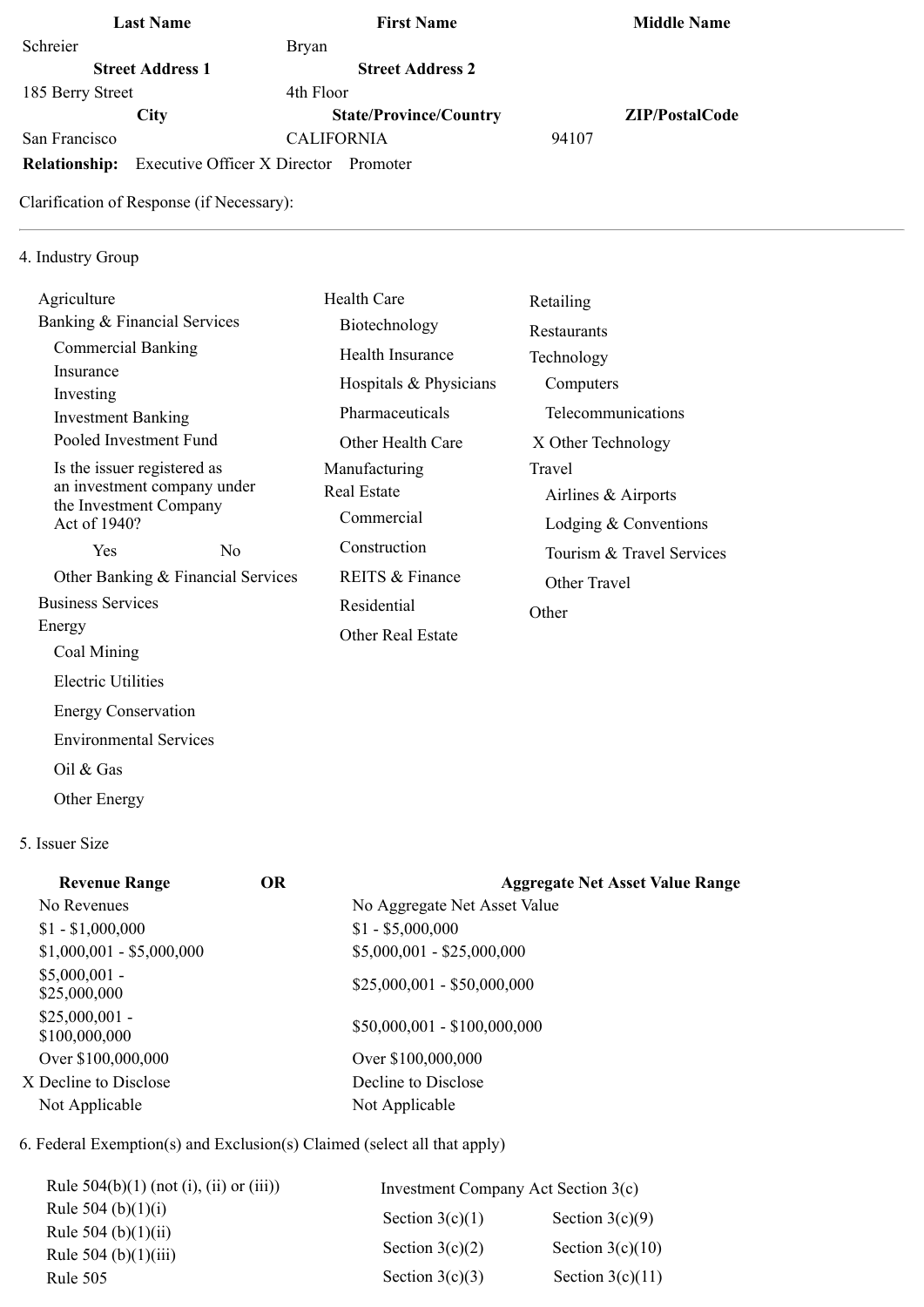| $X$ Rule 506(b)                                                                                                                        |                                                             | Section $3(c)(4)$ | Section $3(c)(12)$                              |          |                 |
|----------------------------------------------------------------------------------------------------------------------------------------|-------------------------------------------------------------|-------------------|-------------------------------------------------|----------|-----------------|
| Rule $506(c)$                                                                                                                          |                                                             | Section $3(c)(5)$ | Section $3(c)(13)$                              |          |                 |
| Securities Act Section $4(a)(5)$                                                                                                       |                                                             | Section $3(c)(6)$ | Section $3(c)(14)$                              |          |                 |
|                                                                                                                                        |                                                             | Section $3(c)(7)$ |                                                 |          |                 |
| 7. Type of Filing                                                                                                                      |                                                             |                   |                                                 |          |                 |
| X New Notice Date of First Sale 2014-01-30<br>Amendment                                                                                | First Sale Yet to Occur                                     |                   |                                                 |          |                 |
| 8. Duration of Offering                                                                                                                |                                                             |                   |                                                 |          |                 |
| Does the Issuer intend this offering to last more than one year?                                                                       |                                                             |                   | Yes X No                                        |          |                 |
| 9. Type(s) of Securities Offered (select all that apply)                                                                               |                                                             |                   |                                                 |          |                 |
| X Equity                                                                                                                               |                                                             |                   | Pooled Investment Fund Interests                |          |                 |
| Debt                                                                                                                                   | Option, Warrant or Other Right to Acquire Another Security  |                   | Tenant-in-Common Securities                     |          |                 |
| Other Right to Acquire Security                                                                                                        | Security to be Acquired Upon Exercise of Option, Warrant or |                   | Mineral Property Securities<br>Other (describe) |          |                 |
| 10. Business Combination Transaction                                                                                                   |                                                             |                   |                                                 |          |                 |
| Is this offering being made in connection with a business combination transaction, such as<br>a merger, acquisition or exchange offer? |                                                             |                   |                                                 | Yes X No |                 |
| Clarification of Response (if Necessary):                                                                                              |                                                             |                   |                                                 |          |                 |
| 11. Minimum Investment                                                                                                                 |                                                             |                   |                                                 |          |                 |
| Minimum investment accepted from any outside investor \$0 USD                                                                          |                                                             |                   |                                                 |          |                 |
| 12. Sales Compensation                                                                                                                 |                                                             |                   |                                                 |          |                 |
| Recipient                                                                                                                              |                                                             |                   | Recipient CRD Number None                       |          |                 |
| Allen & Company LLC                                                                                                                    |                                                             | 1042              |                                                 |          |                 |
| (Associated) Broker or Dealer X None                                                                                                   |                                                             | Number            | (Associated) Broker or Dealer CRD               | X None   |                 |
| None                                                                                                                                   |                                                             | None              |                                                 |          |                 |
| <b>Street Address 1</b>                                                                                                                |                                                             |                   | <b>Street Address 2</b>                         |          |                 |
| 711 Fifth Avenue                                                                                                                       |                                                             |                   |                                                 |          |                 |
| City                                                                                                                                   |                                                             |                   | State/Province/Country                          |          | ZIP/Postal Code |
| New York                                                                                                                               |                                                             | <b>NEW YORK</b>   |                                                 |          | 10022           |
| State(s) of Solicitation (select all that apply)<br>Check "All States" or check individual<br><b>States</b>                            | X All States X Foreign/non-US                               |                   |                                                 |          |                 |
| Recipient                                                                                                                              |                                                             |                   | Recipient CRD Number None                       |          |                 |
| Goldman, Sachs & Co                                                                                                                    |                                                             | 361               |                                                 |          |                 |
| (Associated) Broker or Dealer X None                                                                                                   |                                                             | Number            | (Associated) Broker or Dealer CRD               | X None   |                 |
| None                                                                                                                                   |                                                             | None              |                                                 |          |                 |
| <b>Street Address 1</b>                                                                                                                |                                                             |                   | <b>Street Address 2</b>                         |          |                 |
| 200 West Street                                                                                                                        |                                                             | 29th Floor        |                                                 |          |                 |
| City                                                                                                                                   |                                                             |                   | State/Province/Country                          |          | ZIP/Postal Code |
| New York                                                                                                                               |                                                             | <b>NEW YORK</b>   |                                                 |          | 10282           |
| State(s) of Solicitation (select all that apply) X All States X Foreign/non-US                                                         |                                                             |                   |                                                 |          |                 |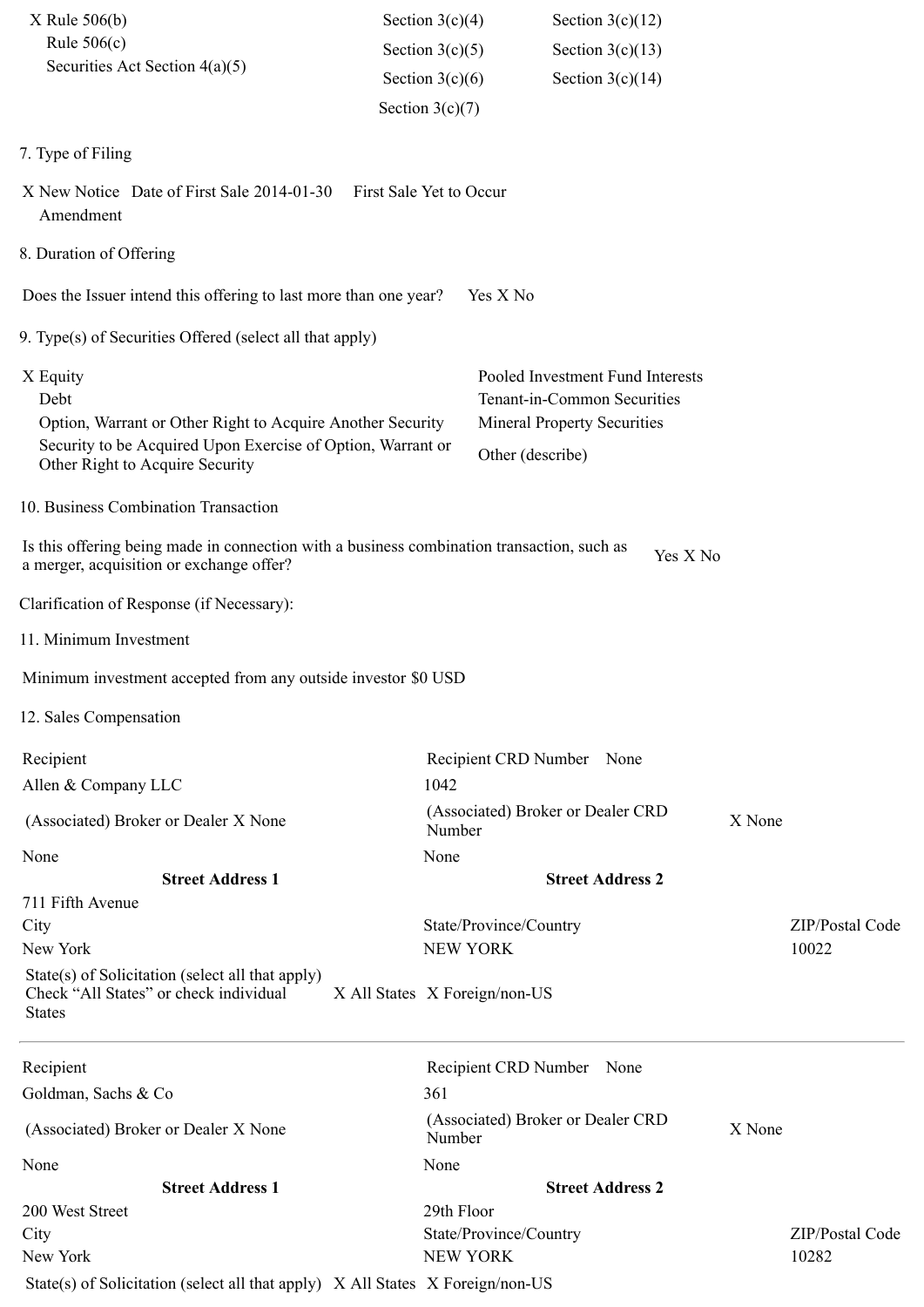Check "All States" or check individual States

#### 13. Offering and Sales Amounts

| <b>Total Offering Amount</b>                               | $$450,000,000$ USD or Indefinite |  |
|------------------------------------------------------------|----------------------------------|--|
| <b>Total Amount Sold</b>                                   | \$324,999,850 USD                |  |
| Total Remaining to be Sold \$125,000,150 USD or Indefinite |                                  |  |

Clarification of Response (if Necessary):

14. Investors

Select if securities in the offering have been or may be sold to persons who do not qualify as accredited investors, and enter the number of such non-accredited investors who already have invested in the offering. Regardless of whether securities in the offering have been or may be sold to persons who do not qualify as accredited investors, enter the total number of investors who already have invested in the offering:

#### 15. Sales Commissions & Finder's Fees Expenses

Provide separately the amounts of sales commissions and finders fees expenses, if any. If the amount of an expenditure is not known, provide an estimate and check the box next to the amount.

| Sales Commissions | \$8,125,000 USD Estimate |  |
|-------------------|--------------------------|--|
| Finders' Fees     | \$0 USD Estimate         |  |

Clarification of Response (if Necessary):

16. Use of Proceeds

Provide the amount of the gross proceeds of the offering that has been or is proposed to be used for payments to any of the persons required to be named as executive officers, directors or promoters in response to Item 3 above. If the amount is unknown, provide an estimate and check the box next to the amount.

\$0 USD Estimate

Clarification of Response (if Necessary):

Signature and Submission

Please verify the information you have entered and review the Terms of Submission below before signing and clicking SUBMIT below to file this notice.

Terms of Submission

In submitting this notice, each issuer named above is:

- Notifying the SEC and/or each State in which this notice is filed of the offering of securities described and undertaking to furnish them, upon written request, in the accordance with applicable law, the information furnished to offerees.\*
- Irrevocably appointing each of the Secretary of the SEC and, the Securities Administrator or other legally designated officer of the State in which the issuer maintains its principal place of business and any State in which this notice is filed, as its agents for service of process, and agreeing that these persons may accept service on its behalf, of any notice, process or pleading, and further agreeing that such service may be made by registered or certified mail, in any Federal or state action, administrative proceeding, or arbitration brought against the issuer in any place subject to the jurisdiction of the United States, if the action, proceeding or arbitration (a) arises out of any activity in connection with the offering of securities that is the subject of this notice, and (b) is founded, directly or indirectly, upon the provisions of: (i) the Securities Act of 1933, the Securities Exchange Act of 1934, the Trust Indenture Act of 1939, the Investment Company Act of 1940, or the Investment Advisers Act of 1940, or any rule or regulation under any of these statutes, or (ii) the laws of the State in which the issuer maintains its principal place of business or any State in which this notice is filed.
- Certifying that, if the issuer is claiming a Regulation D exemption for the offering, the issuer is not disqualified from relying on Regulation D for one of the reasons stated in Rule  $505(b)(2)(iii)$  or Rule  $506(d)$ .